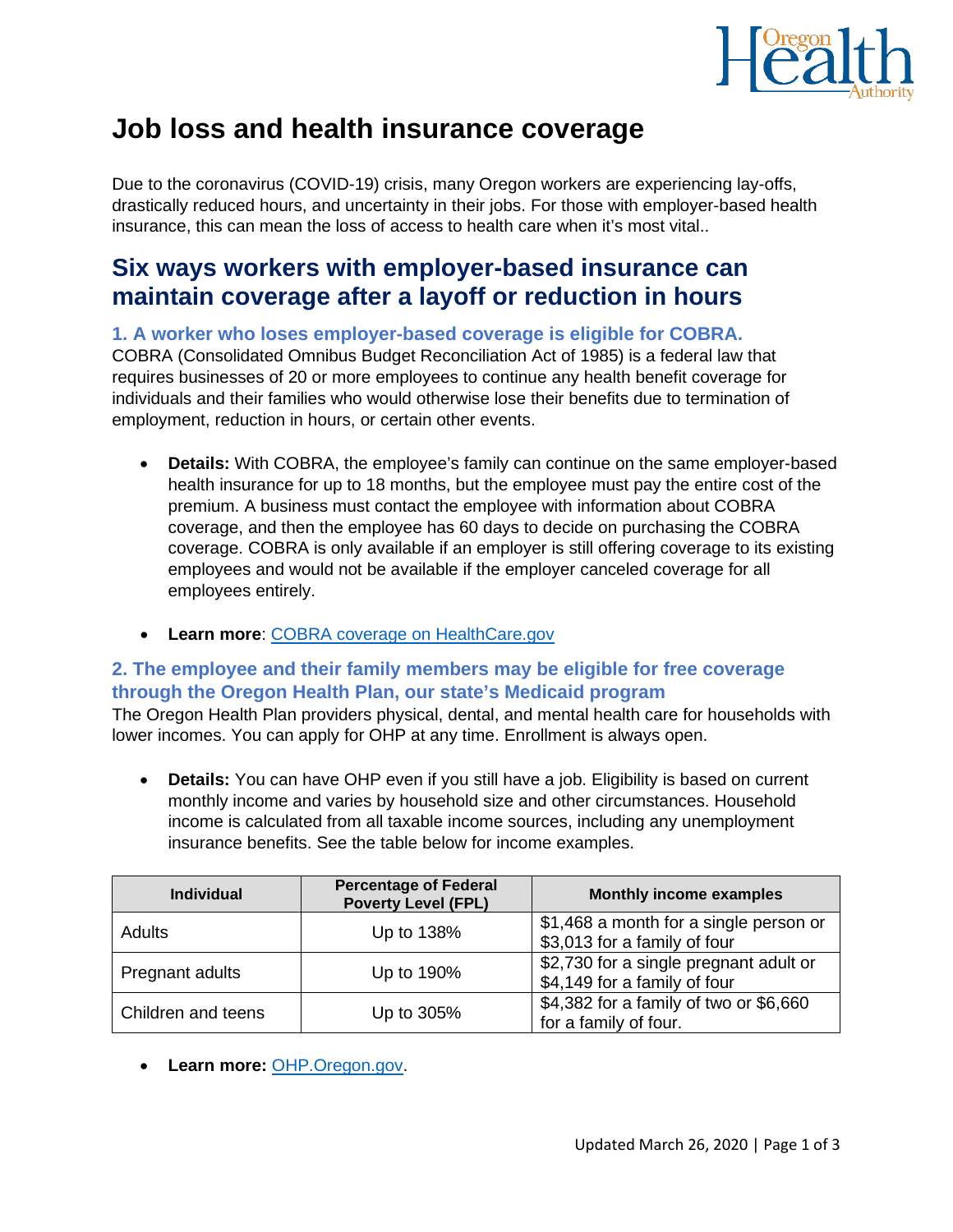### **3. After a loss of employer-based coverage, a person can purchase insurance on the Oregon Health Insurance Marketplace**

The loss of employer-sponsored health coverage (e.g., from a job loss) triggers a special enrollment period that allows someone get a private health plan and a subsidy through the Oregon Health Insurance Marketplace and HealthCare.gov. The person has up to 60 days after the date the coverage is lost to get a health plan at HealthCare.gov. People who sign up prior to losing their employer-based coverage can secure Marketplace coverage that begins the next month and avoid a gap in coverage.

- **Details:** People may be eligible for federal subsidies for insurance purchased on the Marketplace if their expected household income for 2020 is less than four times the federal poverty level. This is about \$50,0000 a year for a single person or about \$103,000 a year for a family of four. In many cases the children in these families are eligible for coverage through the Oregon Health Plan. Open enrollment for anyone to purchase insurance on the Marketplace is usually in November-December.
- **Learn more:** [Oregon Health Insurance Marketplace](https://healthcare.oregon.gov/)

#### **4. A worker over 65 and some blind and disabled people younger than 65 can enroll in Medicare**

Medicare is for U.S. citizens 65 and older who meet residency requirements and some disabled people younger than 65.

- **Details:** Workers over 65 years who lose their employer-based insurance can enroll in Medicare immediately with no penalty.
- **Learn more:** [Medicare.gov.](https://www.medicare.gov/) The Oregon Senior Health Insurance Benefits Assistance (SHIBA) program provides free Medicare information and enrollment assistance at [SHIBA.Oregon.gov](http://www.shiba.oregon.gov/) or call 800-722-4134.

#### **5. The business decides to continue paying for employer-based coverage**

Some employers may continue to offer health insurance for employees whose work hours have been reduced, although in many cases part-time workers may have different coverage options and could face different cost-sharing for their coverage.

- **Details:** For employees who remain on their same coverage, their health insurance would continue with the same rules on deductibles and copays as before; however, some employees may have to pay additional monthly premiums. A reduction in income and an increase in monthly premiums may make some people eligible for federal subsidies for individual insurance coverage through the Marketplace. People can check their eligibility by going to HealthCare.gov.
- **Learn more:** Workers should check with their employers.

#### **6. Accessing coverage through a spouse's employer-based insurance**

People who lose their employer-based coverage may be able to obtain coverage through their spouse's or domestic partner's employer-based coverage.